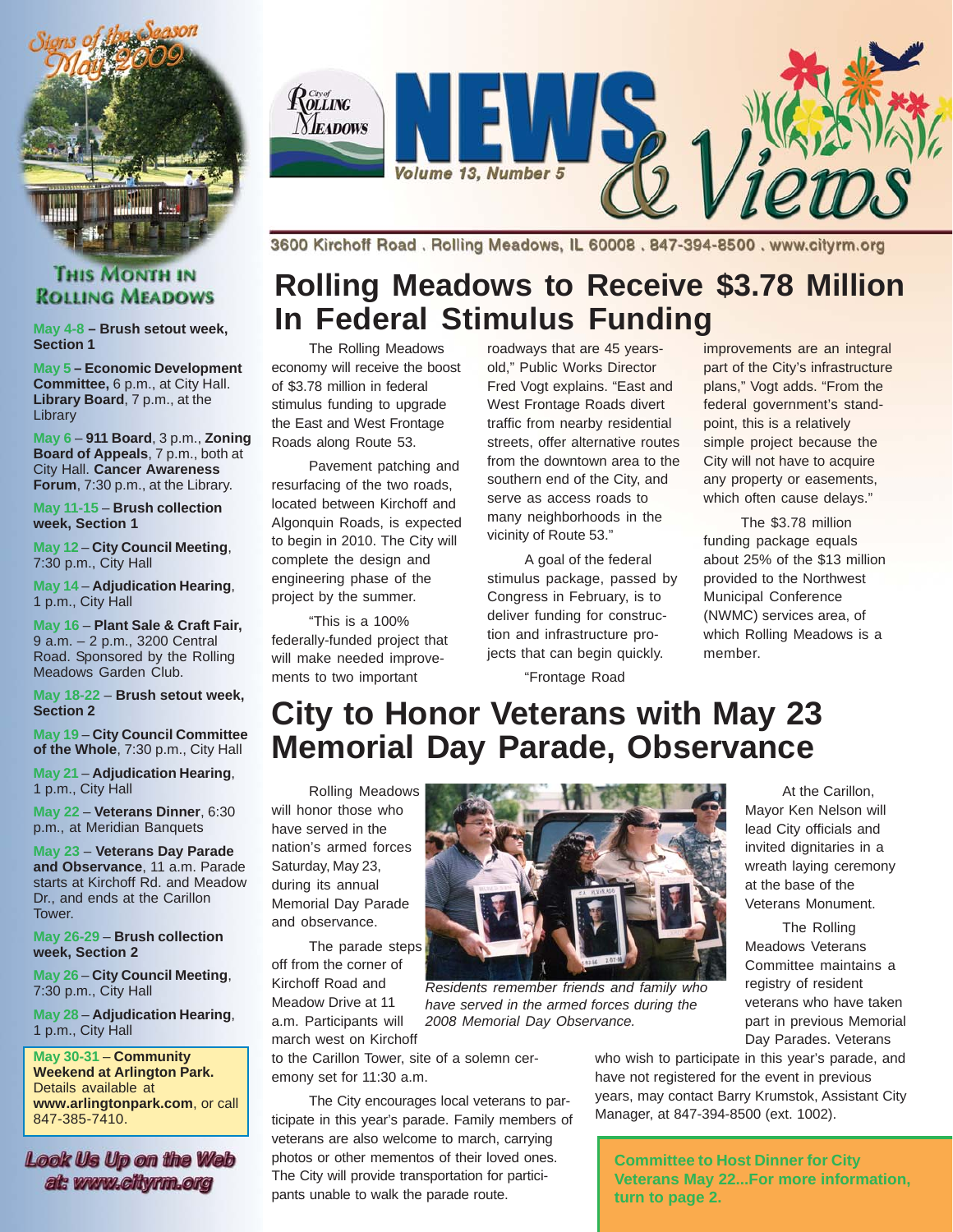### **April 7 Election Results**

● **Ward 2 Alderman Barb Lusk**, running unopposed, was elected to a second term on City Council.

**Brad Judd**, also running unopposed, was elected to represent the 4<sup>th</sup> Ward. He replaces retiring Alderman Tom Rooney.

● In the 6th Ward, former Alderman **John D'Astice** received 61% of the vote to succeed incumbent Alderman Kathy Kwandras.

Winners will be sworn in during the May 12 City Council meeting.

#### **Committee to Host Dinner for City Veterans, May 22**

 Local veterans are invited to reconnect with fellow service members at a special Veterans Dinner hosted by the City's Veterans Committee Friday, May 22. This year's event begins at 6:30 p.m. and will take place at Meridian Banquets, 1701 Algonquin Road. Resident veterans and a guest will enjoy a multi-course meal complete with appetizers, soup, salad, main course and dessert.

**Space is limited to 200**. For reservations, contact Barry Krumstok at 847-394-8500 (ext. 1002).

#### **July 4 Parade Forms Available**

With preparations for the City's 2009 Independence Day celebration underway, the Rolling Meadows Chamber of Commerce invites residents, businesses, community organizations and school groups to enter floats or other specialty vehicles in this year's parade.

Entry forms are available at City Hall. Complete and return applications to the Chamber by Thursday, June 4, to secure a spot in this year's parade. For more information, contact the Chamber of Commerce at 847-398-3730 or e-mail **office@rmchamber.org**.

#### **May Food Drive to Benefit Greater Chicago Food Depository**

Rolling Meadows has partnered with Veolia Environmental Services in support of a May food drive to benefit The Greater Chicago Food Depository. Throughout the month, residents are invited to bring non-perishable food items to:

City Hall, 3600 Kirchoff Road;

● Rolling Meadows Library, 3100 Martin Lane;

● Public Works Department, 3900 Berdnick Street; or

● Veolia ES Solid Waste Midwest, LLC, 3851 Berdnick Street.

To make a monetary donation, log onto **www.veoliafooddrive.com**.



**Amanda Lessner, of Hoffman Estates, decided she wants a job where she works outside with people, not sitting behind a desk. "I need to be out there moving," she says. A cousin who is now a San Francisco police officer helped her choose law enforcement, and her parents have been very supportive. She is one of only**



**two or three women in her Western Illinois University classes in law enforcement and justice administration.**

**Lessner's experience with the Rolling Meadows Police Department has made her feel even stronger about her career choice. "I've learned a lot in one-on-one conversation with the officers. I understand there isn't action all the time, but I really like not knowing what I'm going to be doing all day," she says. Like other police interns, she's had exposure to virtually every aspect of the department's work. She graduates from Western Illinois in May and hopes to find a law enforcement job this summer.**

**Another Western Illinois senior, Spencer Cornell, of Schaumburg, has been interning at the fire department, where Firefighter Dave Bacino, left in to, serves as his mentor. Cornell first thought he wanted to be an arson investigator, and then was drawn to the fire service. His grandfather was a Park Ridge firefighter.**

**Some people may imagine that firefighters spend much of their time waiting for something**

**to happen, but Cornell has learned that's definitely not the case. Detailed equipment checks can take hours. He has a lot of homework, and training is a continuous process. About 70 percent of fire department calls are for emergency medical service—many of those for elderly assistance or**





**diabetic issues. Calls are frequent. In fact, our interview with Cornell and Bacino was cut short when an emergency call came in. The sirens began to sound, and off they went.**

**As mentor, Bacino helps bring Cornell, who's only a few years younger than he is, "into the mix" in the firehouse and make him feel comfortable. Cornell already has a job lined up with Superior Ambulance Company, and while working there he plans to complete a 9-10 month Northwest Community Hospital program for paramedic certification.**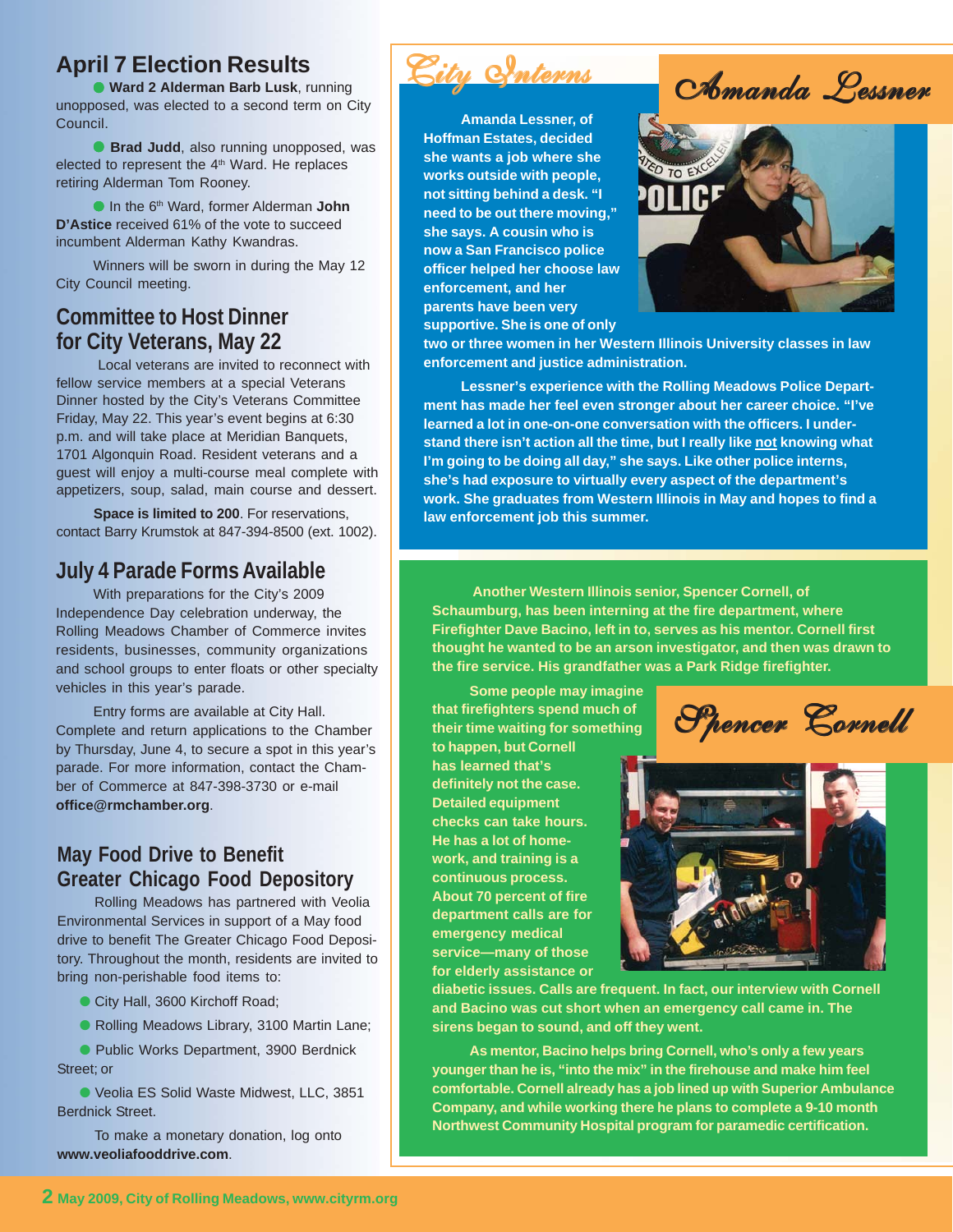Five bright young people with definite career plans are pleasing supervisors across the City and proving that young people don't necessarily graduate from college without practical on-the-job

# **Five City Interns Receive Practical Experience, College Credit, while Learning on the Job**

experience. The five are interns receiving college credit for their work: two in the police department, one in the fire department, and two at the Police Neighborhood Resource Center.

"Some colleges require students completing a criminal justice major to serve as interns with a law enforcement agency," says Officer Mark Mrozek. "The expectation is that the student will get practical law enforcement experience that cannot be learned in the classroom."

Before students can be accepted as Rolling Meadows interns, City officials interview them. "During the interview, we try to determine the character of the student. It is important that we select students who are responsible and mature enough to participate in police activities," Mrozek says. The screening process also includes a background check.

*News &* Views visited the current class of five interns on the job and found them all busily engaged in learning their chosen fields, while giving the City the benefit of extra hands (at no cost). Let us introduce the City's 2009 class of interns:

**At the Police Neighborhood Resource Center (PNRC), intern Erin Scott, of Lake Zurich, is helping Executive Director Victoria Bran with client assessments, counseling, student homework programs, and general administration. Scott, an Illinois State University graduate, is completing a master's degree in social work at Dominican University, from the Grayslake extension campus.**

**Scott's college major was Spanish. She's**

**currently working at Northwest Community Hospital's Buffalo Grove clinic, while completing the MSW degree. Scott says she loves working at PNRC, especially leading the girls and tween groups, and it has helped her learn why she decided on social work after first considering a career in business.**







Chris Skalon

**On the police department's midnight shift, Western Illinois senior Chris Skalon, of Schaumburg, says his internship has been a lot better than he expected. "I didn't think it would be such an awesome experience," he says. "It's shown me that law enforcement is exactly what I want to do. I like everything about it."**

**Skalon has worked all**

**shifts and done "just about everything—investigations, records, front desk, patrol." His interest in law enforcement dates to high school, when he participated in an Explorers Group that met weekly with police officers. Skalon's impression is that Rolling Meadows officers are "much happier with their jobs" than many policemen he's known. "They have a passion for it," he says.**

**Leslie Flores, of Schaumburg, has many of the same duties at the PNRC that Erin Scott does on different weekdays. She's also helping clients with employment applications and handling paperwork. A graduate of Rolling Meadows High School, Flores is completing a degree at Northeastern Illinois University, Chicago, with a major in justice and a minor in political science. She hopes to enter law school in the fall.**





**The Flores family came to the U.S. from Mexico when Leslie was a young girl. She is fluent in Spanish and believes she's learned a great deal from the PNRC experience. "There have been moments when it's been an eye-opener," she says.**

**"We are happy and proud that when a student completes an intern program in Rolling Meadows, they are ready to meet the challenges of the job with a better understanding of what's to come," Mrozek says.**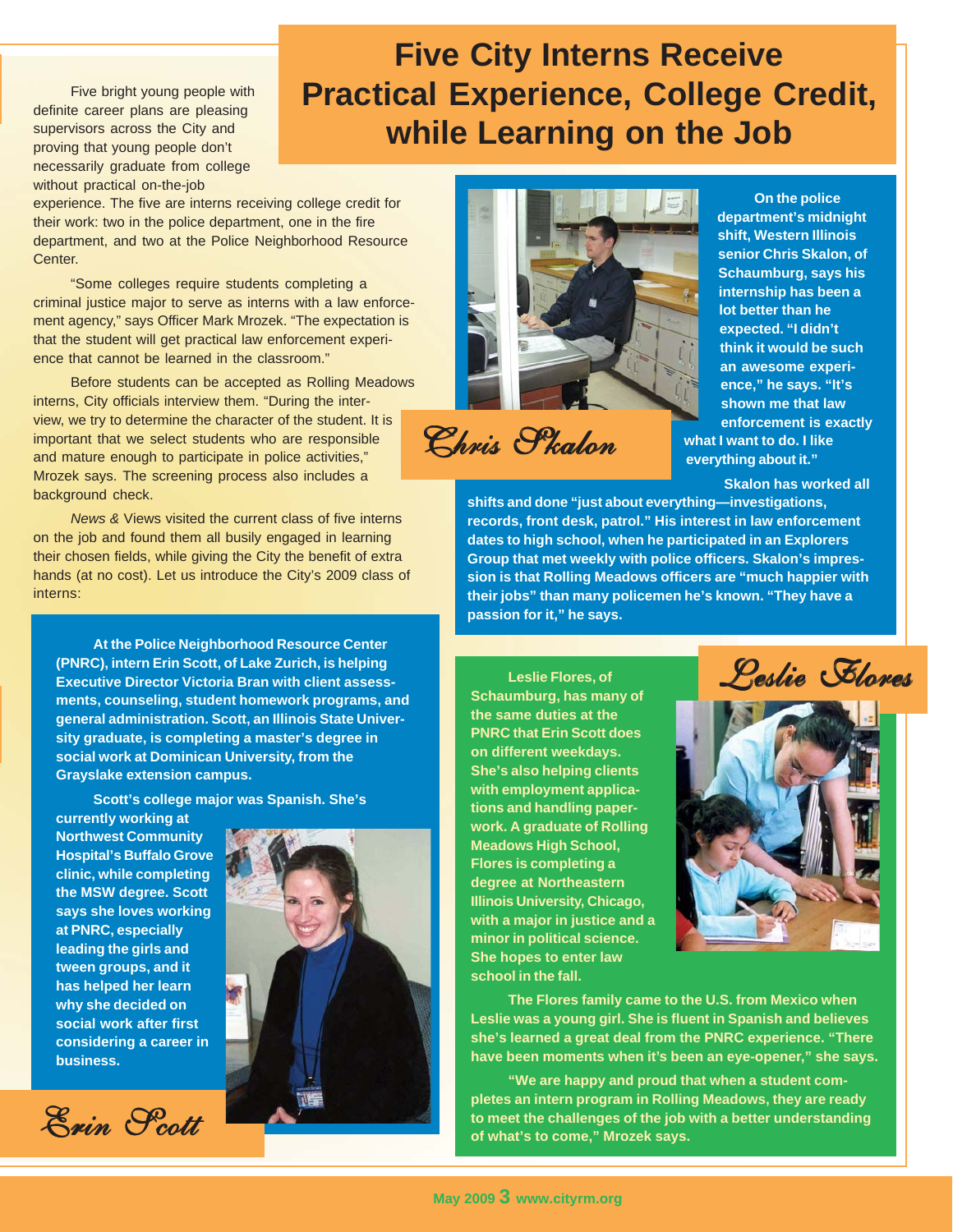# **Ordinance Lets City Recoup Expenses For Major Public Safety Operations**

City Council's approval of a "Specialized Rescue Services" ordinance allows the City to recoup expenses incurred during major public safety operations caused by negligence or failure to adhere to established safety protocols, such as a hazardous materials spill.

Following Illinois General Assembly approval of a bill authorizing municipalities to charge for special rescue services, City Council passed an ordinance that outlines specific services – and associated personnel and equipment costs – that are eligible for reimbursement. It also sets clear guidelines for determining liability.

"This ordinance is designed to reduce the burden on taxpayers by requiring those who cause major public safety incidents to cover the costs of the City's response," Rolling Meadows Fire Chief Ron Stewart explains. "Over the past three years, we have responded to just four situations that would qualify for reimbursement under the specialized rescue services ordinance. They do not happen very often, although they can be costly."

The ordinance defines specialized rescue services as technical response for hazardous materials incidents, building collapse, high angle, trench, confined space and dive rescue responses, or other non-routine rescues that require one or more participants to have specialized training, abilities or certifications.

## **Brush Pickup Begins May 11**

The City's annual brush pickup begins in May. The program provides pickup of brush and branches up to six inches in diameter once per year. Public Works will conduct pickups in Sections 1 and 2 in May. Sections 3 and 4 will be served in June.



# **Police Praise Public's Help In Arrest of Stabbing Suspect**

Rolling Meadows Police are grateful for the public's help in thwarting a retail theft incident at the Meijer Superstore on Algonquin Road that resulted in the stabbing of a store security guard.

On March 16, a man entered Meijer and tried to steal three bottles of champagne. One of the store's loss prevention officers witnessed the theft and chased the suspect outside to the parking lot. There, dozens of people watched as the suspect pulled a knife and stabbed the security guard in the chest.

Despite suffering a punctured lung and bleeding from a critical wound, the security guard called 911 from his cell phone. It was the first of many emergency calls received about the incident, according to Police Sgt. Thomas Gadomski.

"Dispatchers received a flood of calls from shoppers and store employees who witnessed the attack," he says. "The community really came out in force to provide

*"The community really came out in force to provide eyewitness details of what happened."* —Sgt. Thomas Gadomski

eyewitness details of what happened."

This "real-time" information feed allowed responding officers to quickly determine the location of the suspect.

"Patrol officers arriving on the scene were greeted by a large group of people pointing to a van parked nearby," Gadomski explains. "Eyewitnesses had seen the suspect flee to the van, which was to serve as the 'getaway' vehicle."

Surrounded by Rolling Meadows police officers, the suspect surrendered and was placed under arrest. He has since been indicted on charges of attempted murder, aggravated battery and retail theft.

Fire Department paramedics stabilized the wounded security guard and transported him to Northwest Community Hospital. He survived and is expected to make a full recovery.

Police later learned that the stab wound had missed the victim's heart by one-sixteenth of an inch.

"This case is a perfect example of how there is no such thing as a simple crime," Police Chief Steve Williams says. "We are extremely grateful to the public for their help in identifying the suspect. It is a striking example of how citizens play a vital role in helping the Police Department achieve its mission of protecting Rolling Meadows," he adds.

The incident brings new meaning to the term, "community policing."

Place brush and branches in a neat pile at curbside during the week indicated for each chipper section. Public Works crews will remove the debris the following week.

**Section 1** *(south of Euclid, west of Wilke, north of Kirchoff and east of Salt Creek*):

 $\bullet$  Set out: Monday, May 4 – Friday, May 8

● Pickup: Monday, May 11 – Friday, May 15

**Section 2** (*south of Kirchoff, west of New Wilke, and east of Salt Creek*):

● Set out: Monday, May 18 – Friday, May 22

● Pickup: Tuesday, May 26 – Friday, May 29

Residents who miss their pickup may cut branches to four feet in length, bundle and tie with string, and place at the curb with yard waste on their regular refuse collection day, or call Public Works at 847-963-0500 for a special pickup at an additional fee.

A map of chipper routes is available through the "City Calendar" link on Rolling Meadows' Website, **www.cityrm.org.**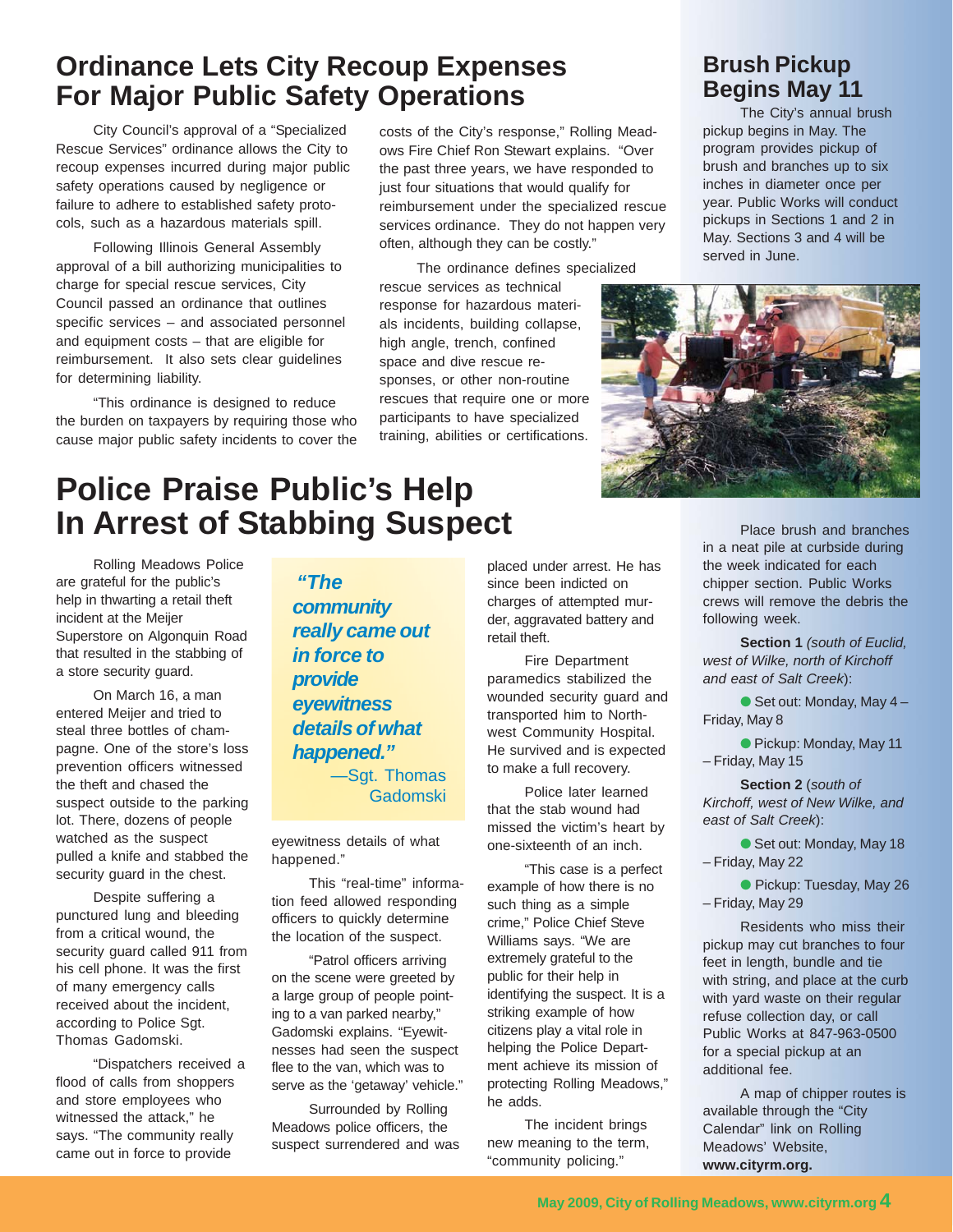# **Local Defense Contractor Earns Prestigious OSHA Safety Award**

Northrop Grumman Corporation's Electronic Systems facility in Rolling Meadows has been awarded the prestigious STAR Award by the Occupational Safety and Health Administration (OSHA).

The award, part of OSHA's Voluntary Protection Program (VPP), recognized the company's "exemplary occupational safety and health program," according to a Northrop Grumman news release. The STAR designation recognizes exemplary worksites with comprehensive, successful safety and health management systems that provide effective employee protection beyond OSHA standards.

"This is an exciting day for the City of Rolling Meadows and for Northrop Grumman Corporation," Mayor Ken Nelson said during an April ceremony. "VPP certification is truly an



*OSHA's presentation to Northrop Grumman featured (l to r) Mayor Ken Nelson; Robert Del Boca, Sector Vice President and General Manager, Defensive Systems Division; Diane Turek, Director, OSHA Chicago North Office; Ed Glod, Manager, Environmental Health and Safety; Nancy Hauter, OSHA Compliance Assistance Specialist; and John Buckley, Vice President, Engineering and Manufacturing.*

honor reserved for the best of the best. I'm proud that one of our nation's top defense contractors, and our 2008 Rolling Meadows top employer, is also a safe company."

### **Vehicle Stickers, Dog Licenses on Sale June 1; City to Offer Online Purchase Option**

A new service offered by the Finance Department will allow residents to purchase vehicle stickers and dog licenses online through the City of Rolling Meadows Website, **www.cityrm.org**.

The sale of 2009-10 vehicle stickers and dog licenses will run June 1 – June 30. Vehicle stickers start at \$22, while dog tags cost \$5 (\$3 for neutered/spayed animals). All dogs must be licensed and have rabies shots.

The Finance Department will mail vehicle sticker renewal notices to all residents in early June. To order online, log onto the City's Website, click the "Finance Department" icon, then follow the screen prompts.

For residents without Internet access, the mailing will include a pre-addressed envelope, making it convenient to order stickers from home. Drivers may also use the white drop box located in

front of City Hall, 3600 Kirchoff Road, in order to avoid potentially long lines when purchasing stickers in person.

All drivers with cars registered or housed in Rolling Meadows – including residents with Palatine mailing addresses – must purchase and display the 2009-10 stickers by June 30. Stickers purchased after the June 30 deadline will double in price. Beginning July 1, motorists who fail to display the new sticker will be subject to a \$100 police

Funds generated from vehicle sticker sales support Rolling Meadows' ongoing street maintenance activities, which keep City streets in good condition and prevent excessive wear and tear on residents' cars and trucks.

citation.

### **Hide Valuables to Reduce Risk of Vehicle Break-Ins**

The best way for residents to reduce the risk of their vehicle being broken into by thieves is to avoid leaving anything of value in a parked car, Rolling Meadows Police advise.

In the first three months of 2009, motorists called police to report more than 50 vehicle break-ins. The majority of the incidents involved the theft of global positioning system (GPS) units. In several cases, offenders have broken into more than one vehicle in the same area, such as parking lots.

"Car burglaries are nothing new," Officer Mark Mrozek explains. "We have responded to an average of 11 break-ins a month over the past two years. The key to reducing one's risk is to avoid leaving anything of value in a parked vehicle, especially if those items are visible to passers-by."

Motorists are encouraged to store GPS cords and mounting brackets, or other accessories that might tempt burglars, where they cannot be seen through the windshield or windows. Drivers should consider carrying GPS units, cell phones or other portable electronic items with them when leaving their vehicles.

Residents who are victims of a vehicle break-in should call 911 immediately. Do not get into the car. Broken glass may cause injury, and doing so may affect police efforts to gather evidence.

#### **Sneaker Recycling Program Runs Through May 12**

**Residents may donate athletic shoes in support of the "Reuse-A-Shoe" program, sponsored by the Solid Waste Agency of Northern Cook County (SWANCC) and Nike, through May 12. Shoes collected through the program are recycled to create material for use in creating running tracks and other athletic court surfaces. Bring used athletic shoes to the Public Works Department, 3900 Berdnick Street; City Hall, 3600 Kirchoff Road; or the Rolling Meadows Park District Community Center, 3705 Pheasant Drive.**